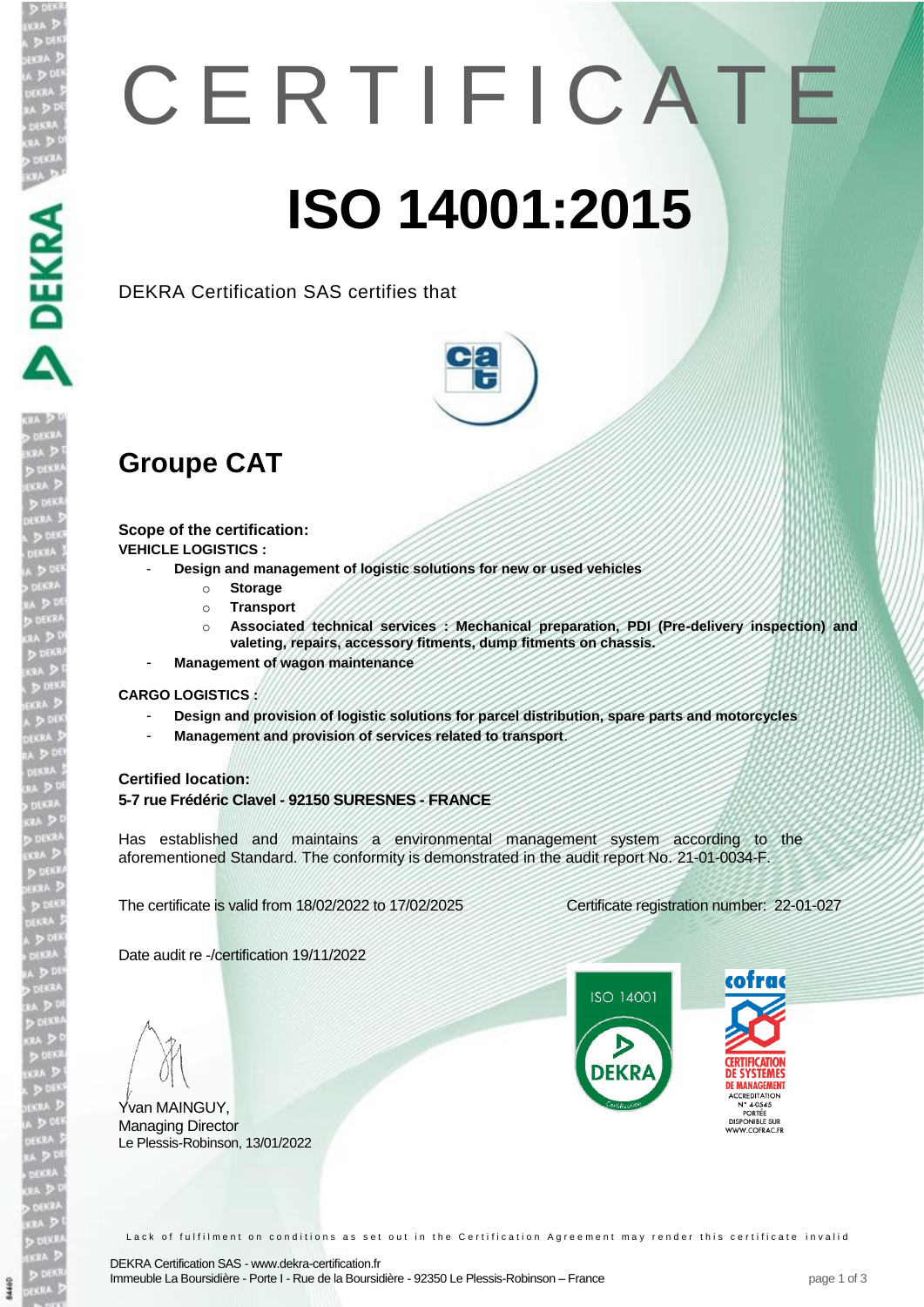**DO**<br>JEKRI<br>DEKRI<br>A D

### **Annex to certificate No. 22-01-027**

Valid from 18/02/2022 until 17/02/2025

The following locations are covered by the certificate referenced above: VEHICLES LOGISTICS:

- Design and management of logistic solutions for new or used vehicles
	- o Storage
	- o Transport
	- o Associated technical services : Mechanical preparation, PDI (Pre-delivery inspection) and valeting, repairs, accessory fitments, dump fitments on chassis.
- Management of wagon maintenance

|                | <b>Sites</b>                          | <b>Adress</b>                                                  |          |                                           |              |
|----------------|---------------------------------------|----------------------------------------------------------------|----------|-------------------------------------------|--------------|
| 1              | Aubergenville                         | Usine Pierre Lefaucheux                                        | 78410    | Aubergenville                             | France       |
| $\overline{2}$ | <b>Batilly</b>                        | Chez SOVAB - ZI - BP 2                                         | 54980    | <b>Batilly</b>                            | France       |
| $\overline{3}$ | Quincieux                             | ZI - Chemin des Bruyères                                       | 69650    | Quincieux                                 | France       |
| $\overline{4}$ | Douai                                 | Usine Renault Georges Besse -<br>BP 70924                      | 59509    | Douai                                     | France       |
| 5              | Rognac                                | ZAC d'activité Le Plan -<br>Rue<br>Clément Ader                | 13340    | Rognac                                    | France       |
| 6              | Maubeuge                              | ZI de Gréveaux Les Guides - BP<br>90030                        | 59604    | Maubeuge                                  | France       |
| $\overline{7}$ | Le Havre                              | Centre Roulier - Route du Marais<br>Port Sud                   | 76600    | Le Havre                                  | France       |
| 8              | Sandouville                           | Route du Canal de Tancarville                                  | 76430    | Sandouville                               | France       |
| 9              | Valladolid                            | Ctra. Segovia km. 6 (junto Fasa<br>Renault-Montaje2)           | 47 008   | Valladolid                                | Spain        |
| 10             | Villamuriel<br>de<br>Cerrato          | Camino de la Costanilla - Factoria<br><b>Fasa-Renault</b>      | 34 190   | Villamuriel<br>de<br>Cerrato              | Spain        |
| 11             | Barcelona                             | C/ Diputación nº 279 ático 6                                   | 8007     | <b>Barcelona</b>                          | Spain        |
| 12             | San Fernando de<br>Henares (Madrid)   | C/ Mercurio nº 2. Pol. Ind. San<br>Fernando                    | 28 830   | San Fernando<br>Henares<br>de<br>(Madrid) | Spain        |
| 13             | Barcelona                             | Avenida Francesc Cambo 21<br>Local <sub>2</sub>                | 8003     | <b>Barcelona</b>                          | Spain        |
| 14             | Santander                             | Espigon Central Puerto de Raos,<br>7                           | 39011    | Santander                                 | Spain        |
| 15             | Alcala<br>de<br><b>Henares Madrid</b> | C/Francisco Rabal, 1 - Poligono<br><b>Industrial La Garena</b> | 28 806   | Alcala<br>de<br><b>Henares Madrid</b>     | <b>Spain</b> |
| 16             | Zaragoza                              | Calle Ramón y Cajal, 17                                        | 50 640   | Zaragoza                                  | Spain        |
| 17             | Novo Mesto                            | Belokranjska cesta 4                                           | 8 0 0 0  | Novo Mesto                                | Slovenia     |
| 18             | Aguas de Moura                        | GROUPE CAT EN10 - Km 56 -                                      | 2965-589 | Aguas<br>de<br>Moura                      | Portugal     |
| 19             | Rogowiec                              | UI. Maurice Coulet 9                                           | 97-400   | Rogowiec                                  | Poland       |
| 20             | Gdańsk                                | ul. Przemysłowa 20                                             | 80-542   | Gdańsk                                    | Poland       |
| 21             | Seneffe                               | <b>Rue Alfred Nobel</b>                                        | 7180     | Seneffe                                   | Belgium      |
| 22             | Osnabrück                             | Narupstraße 21                                                 | 49 0 84  | Osnabrück                                 | Germany      |
| 23             | Seddiner See                          | Am Fuchsbau 21                                                 | 14 5 54  | <b>Seddiner See</b>                       | Germany      |
| 24             | Zülpich                               | Richard-Lawson-Straße                                          | 53 909   | Zülpich                                   | Germany      |
| 25             | Essen                                 | Stauderstraße 193-197                                          | 45 327   | Essen                                     | Germany      |
| 26             | Frechen                               | <b>Bonnstr. 31-33</b>                                          | 50 226   | Frechen                                   | Germany      |
| 27             | Lehrte-Aligse                         | Reuschersweg 1                                                 | 31 275   | Lehrte-Aligse                             | Germany      |
| 28             | Osnabrück                             | Am Huxmühlenbach                                               | 49 0 84  | Osnabrück                                 | Germany      |
| 29             | Düren                                 | Zülpicher Straße 150                                           | 52 349   | Düren                                     | Germany      |
| 30             | Rastatt                               | Kehler Straße 33                                               | 76 437   | Rastatt                                   | Germany      |
| 31             | Hakenstedt                            | Am Silberberg 1                                                | 39 34 3  | Hakenstedt                                | Germany      |
| 32             | Lehrte                                | Zum Blauen See 7                                               | 31 275   | Lehrte                                    | Germany      |

Lack of fulfilment on conditions as set out in the Certification Agreement may render this certificate invalid

64460